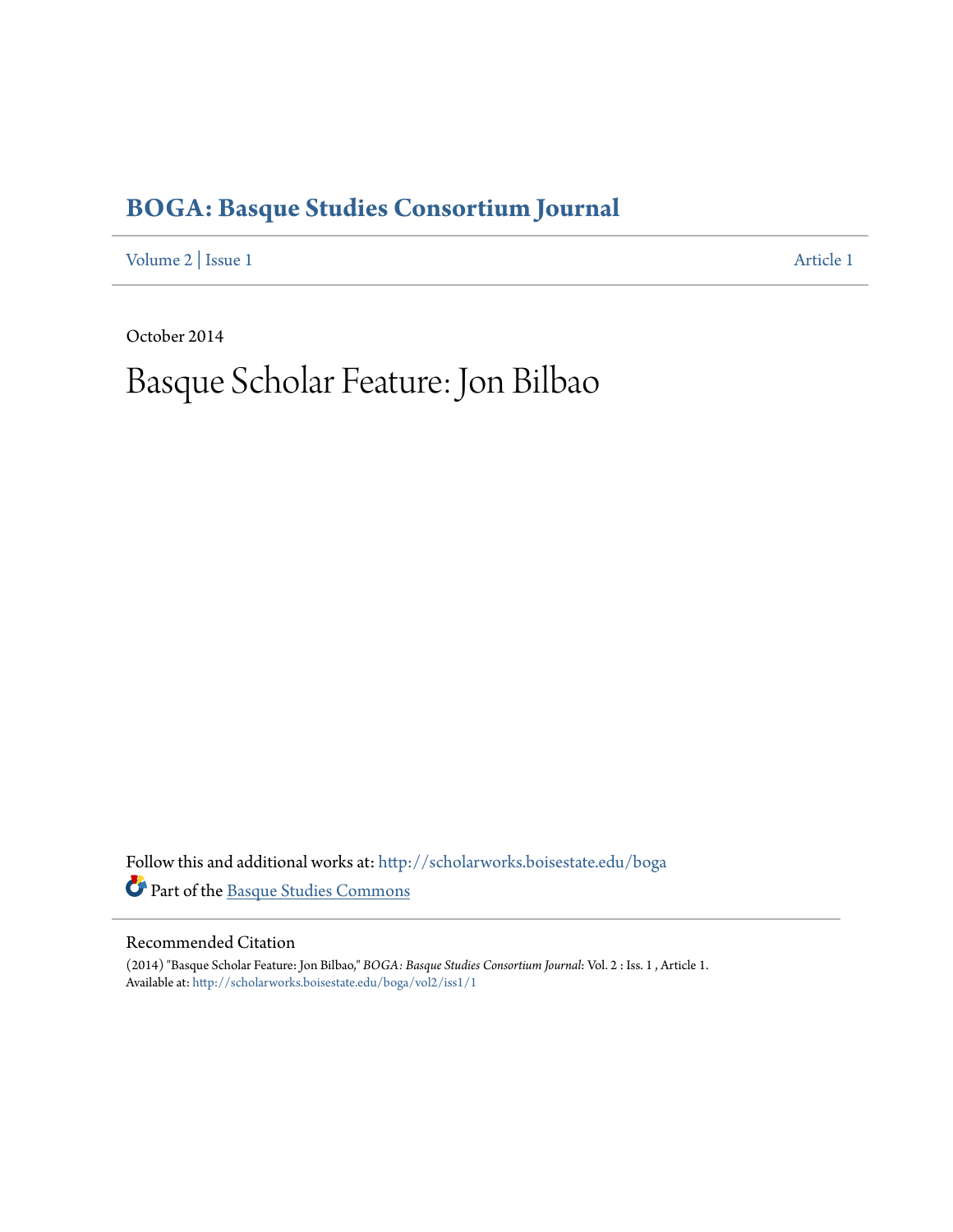

## *"The Father of Basque Bibliography"*

*JAIO/Born: Cayey, Puerto Rico; 1914 HIL/Died: Getxo, Bizkaia; 1994* 

*Editor's note. This is an ongoing series of profiles of Basque scholars. Oftentimes scholars in general--and Basque scholars specifically--toil in seclusion and general anonymity, so this is an effort to introduce the scholar and his/her contribution to Basque Studies.* 

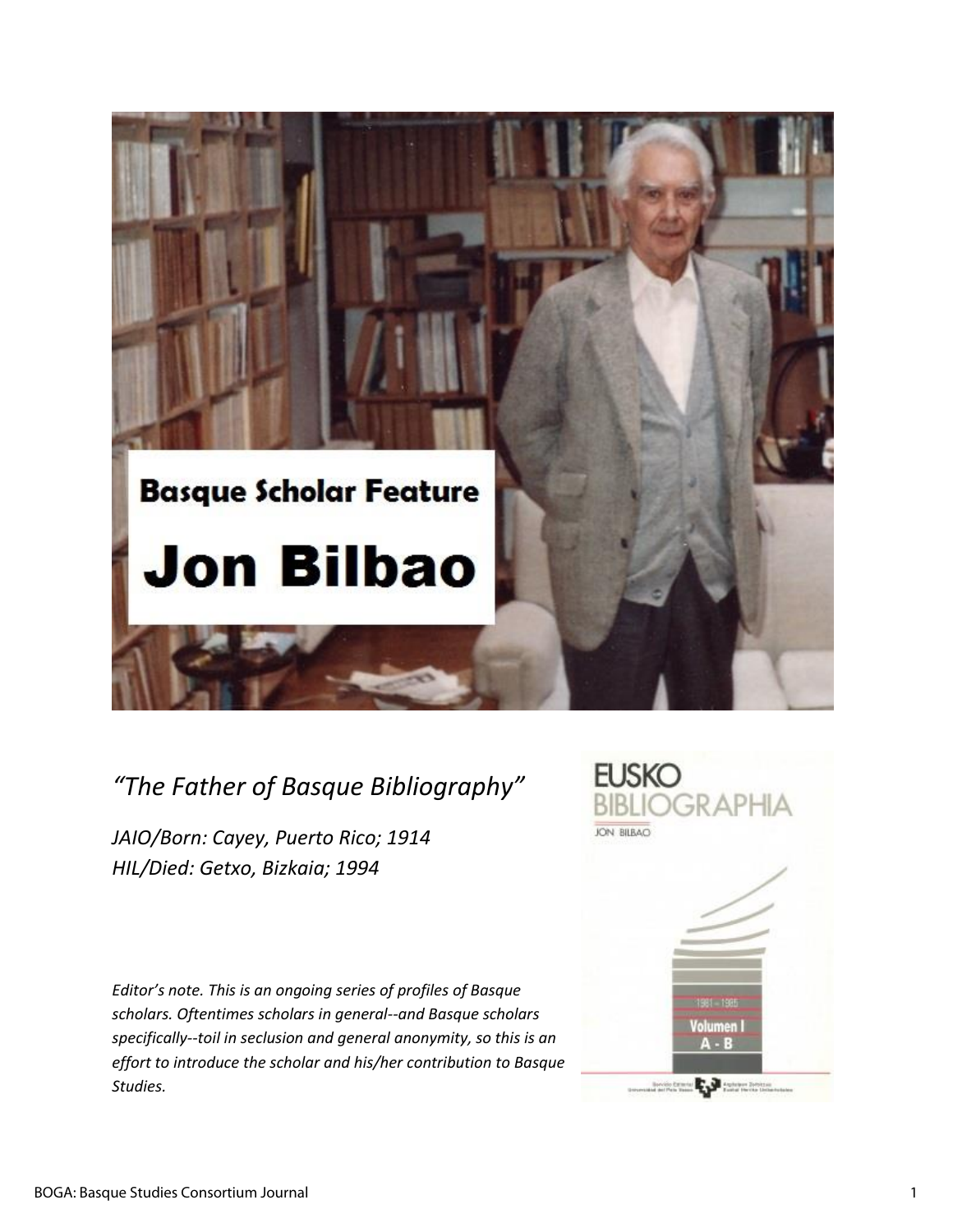

An academic scholar is heavily dependent on the quality of the sources that are used during the research phase. Here we feature the late **Jon Bilbao** whose scholarly work facilitated the research of others in Basque Studies. His magnum opus *Eusko Bibliographia* established the standard reference work on any aspect of Basque scholarship. He labored at this for over thirty years, making the work of future researchers much easier as he was able to point them in the right direction. His other major publication (as co-author with William Douglass) was the seminal book *Amerikankuak* that also went on to transform the academic investigation of the Basque Diaspora. This year that book celebrates its  $40<sup>th</sup>$  anniversary of publication.

Jon Bilbao was born in Cayey, Puerto Rico, in 1914. He was educated in Spain, receiving a degree in sciences from the University of Valladolid in 1932. Between 1932 and 1936 he conducted graduate work in medieval history and Spanish literature at the University of Madrid. During the Spanish Civil War he served as an officer in the Basque army. When Franco's forces prevailed, Jon Bilbao came to New York.

He enrolled in Columbia University where, in 1939, he received his Master's degree in Spanish literature. In 1939 Jon Bilbao moved to Boise, Idaho to study the Basque language and to try and organize support among the Basque-Americans for the Basque government-in-exile. He then went to Berkeley where, between 1940 and 1942, he continued his studies at the University of California. Between 1942 and 1944 he was employed as a Spanish instructor at New York University. In 1944 he accepted the post of associate editor of the *Revista Belga* and later of the magazine *Ambos Mundos*. In 1945 he became a Ph.D. candidate in linguistics at Columbia University.

In 1947 Jon returned to Europe. In 1948 he was one of the organizers of the VIII International Congress of Basque Studies held in Biarritz. Between 1947 and 1957 he served as co-editor of the journal *Eusko Jakintza: Revue des Etudes Basques.* Between 1951 and 1954 he resided in Cuba where he had family business investments. While there he conducted the library research that resulted in his first book, *Vascos en Cuba: 1492-1511,* published in 1958. In 1954 Jon returned to Europe and resided in his ancestral town of Getxo, Bizkaia. In 1960 he was expelled from Spain for his Basque political affiliations.

Between 1961 and 1964 he continued his bibliographic research in many European libraries. In 1964 he returned to the United States where he taught at Georgetown University, the United States Naval Academy, and Washington College (Chestertown, Maryland) before joining the staff of the Basque Studies Program of the University of Nevada System in 1969. Since that time he has conducted extensive archival research throughout the American West and in Latin America regarding Basque immigration. In 1975 this resulted in publication of the work *Amerikanuak: Basques in the New World* of which he is the co-author with William Douglass.

[Biographical excerpt from *Anglo-American Contributions to Basque Studies: Essays in Honor of Jon Bilbao.* Eds. William A. Douglass, Richard W. Etulain & William H. Jacobsen, Jr. Desert Research Institute Publications on the Social Sciences, No. 13, 1977. For a free pdf download go t[o https://basque.unr.edu/books-print.html](https://basque.unr.edu/books-print.html)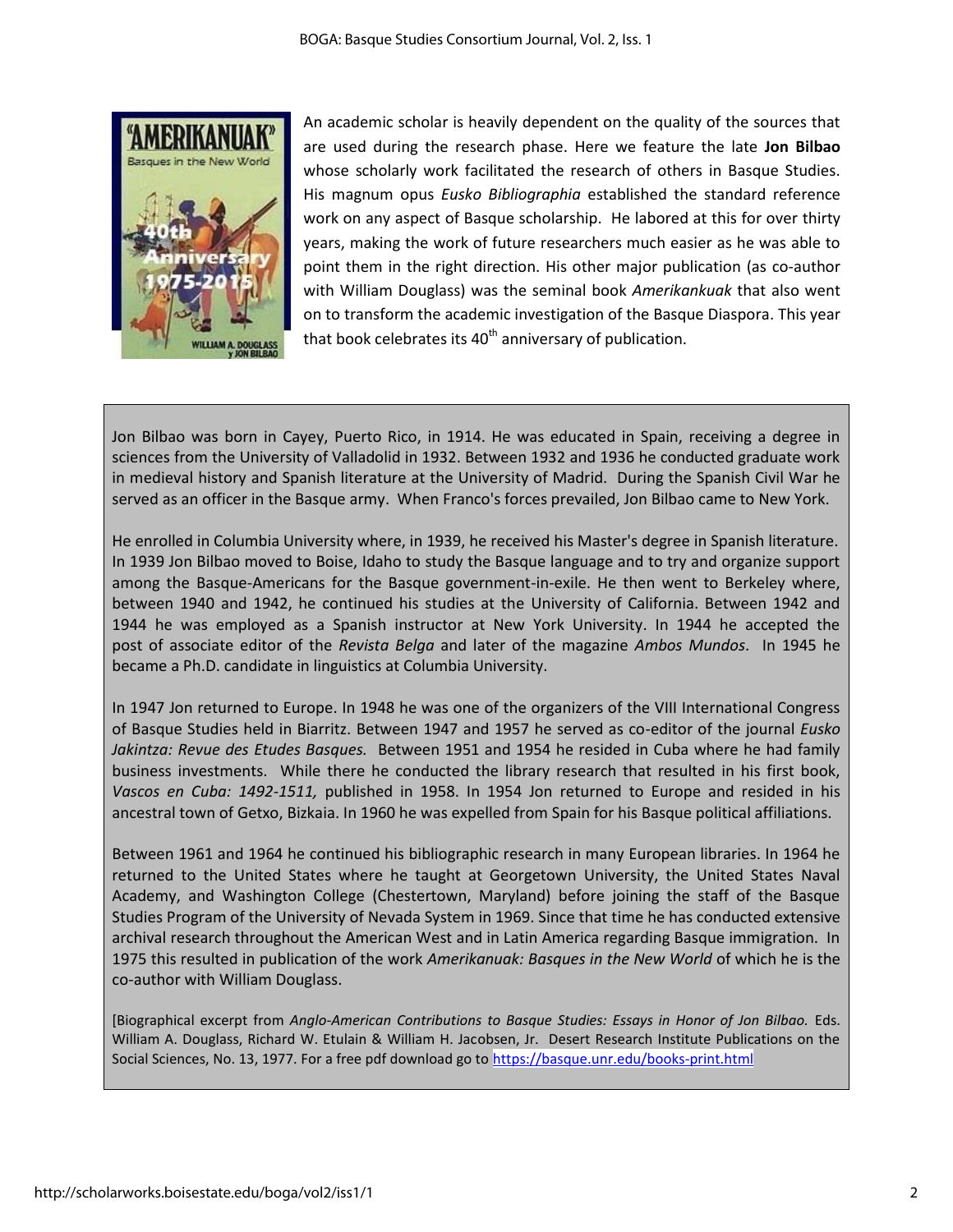#### Basque Scholar Feature

*Jon Bilbao and William A. Douglass were the original founders of the Basque Studies Program that later became known as the Center for Basque Studies.*

*They collaborated on many projects, including the publication of the seminal book Amerikanuak that spanned the history of the Basques in the Americas.*



Jon Bilbao retired from the Basque Studies Program (now the Center for Basque Studies at the University of Nevada, Reno) in 1980. By this point his sustained effort to chronicle all publications written by or about Basques yielded 15-volumes with a half million citations. With a team of bibliographers, Bilbao continued indexing Basque works until his death in 1994. Although his later work was not published in book form, it has been made available through the **Eusko Bibliographia** database produced by the Biblioteca Foral, the Regional Library of Bizkaia. The Basque Database at the University of Nevada, Reno also continues this effort.

His work was recognized by various Basque institutions on several occasions including: UNR professor emeritus in 1981, corresponding member of the Basque Academy in 1973 and honorary member since June 19, 1987; partner Bascongada of the Society of Friends of the Country since November 20 of 1981; member of the Hall of Fame in 1988 by the Society of Basque Studies in America, doctor honoris causa by the UPV / EHU since November 9, 1995. A portion of his publications are listed below.

Jon Bilbao's work was not just academic, however, as he also worked diligently to sustain Basque identity. During a visit to Argentina, he learned about Federation of Basque Argentinean Entities (FEVA in its Spanish acronym), which was established in 1955. Bilbao, through the Center for Basque Studies (the then Basque Studies Program) at the University of Nevada, Reno, helped to facilitate a series of encounters among Basque-American associations and individuals, which led to the establishment of the North American Basque Organizations in 1973.



lpar Ameriketako Eusbal **Elbarteab** 

*Jon Bilbao played a role in the creation of the North American Basque Organizations in 1973. Today this federation embraces over forty Basque entities in Canada and the United States, seeking to facilitate collaboration on shared cultural events to keep Basque culture alive.*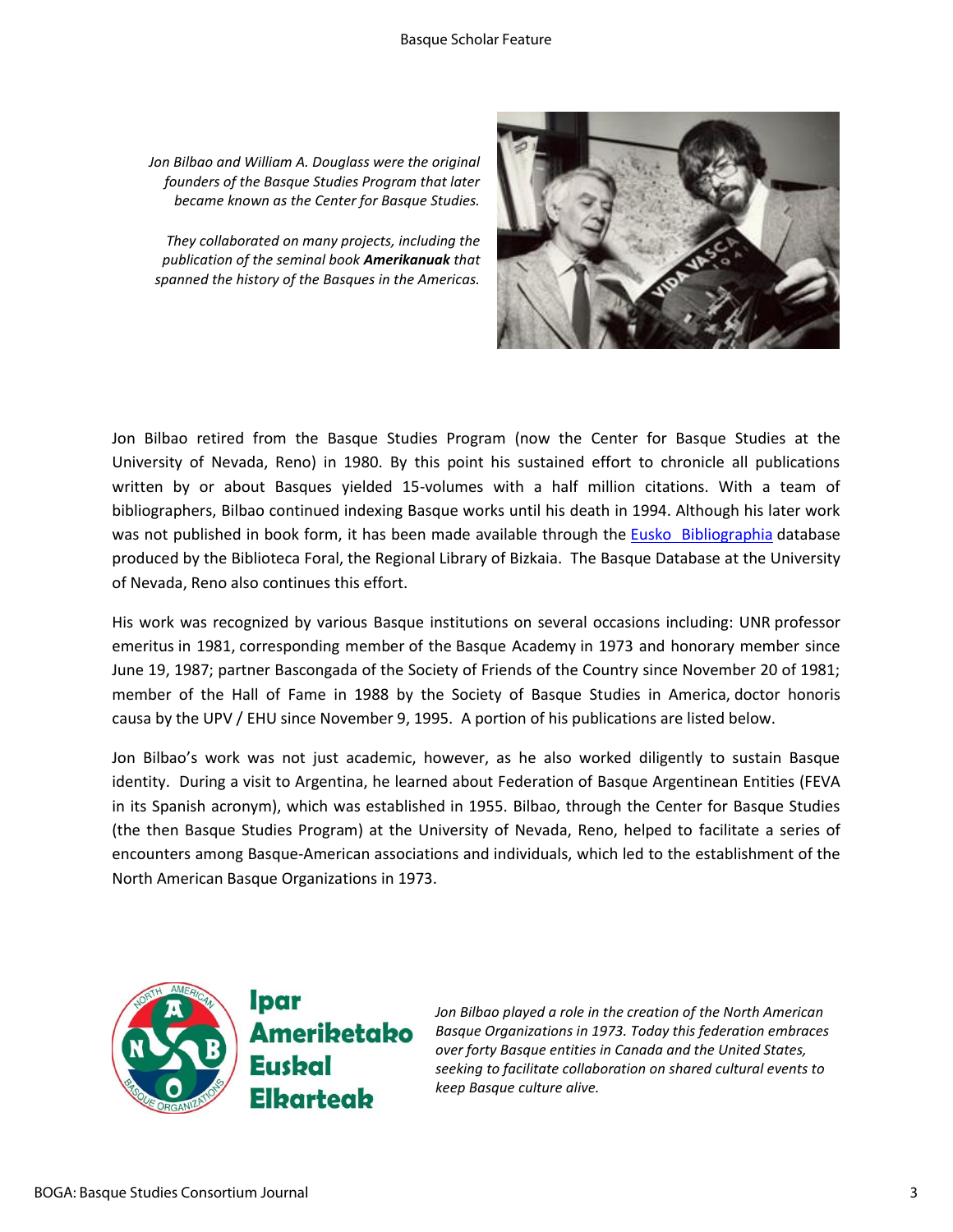In honor of Jon Bilbao, a new Chair of Basque Studies was established at the University of Nevada, Reno, to acknowledge the great research that promoted the foundation of the Basque Studies Library at the University of Nevada, Reno. It was created by the Etxepare Basque Institute, on the occasion of the historian and bibliographer's 100th birthday in 2014. The Chair's goal is to internationally support research and knowledge on the Basque diaspora and culture. The Chair's first occupant is historian and Basque Diaspora expert, Pedro J. Oiarzabal (2nd from right-photo Etxepare).



Today's research has been transformed by the Internet, but when Jon Bilbao was doing his early work, it was still the era of large card catalogue cabinets with index cards. Researchers relied on the diligent work of others to provide relevant information, so that they could look deeper into their subject matter by exploring the related sources. Jon Bilbao played that pioneering role in the world of Basque Studies, facilitating the research of others who followed him into the field of Basque Studies.

### *Eskerrik asko Jon!*

 $\sim$ jmy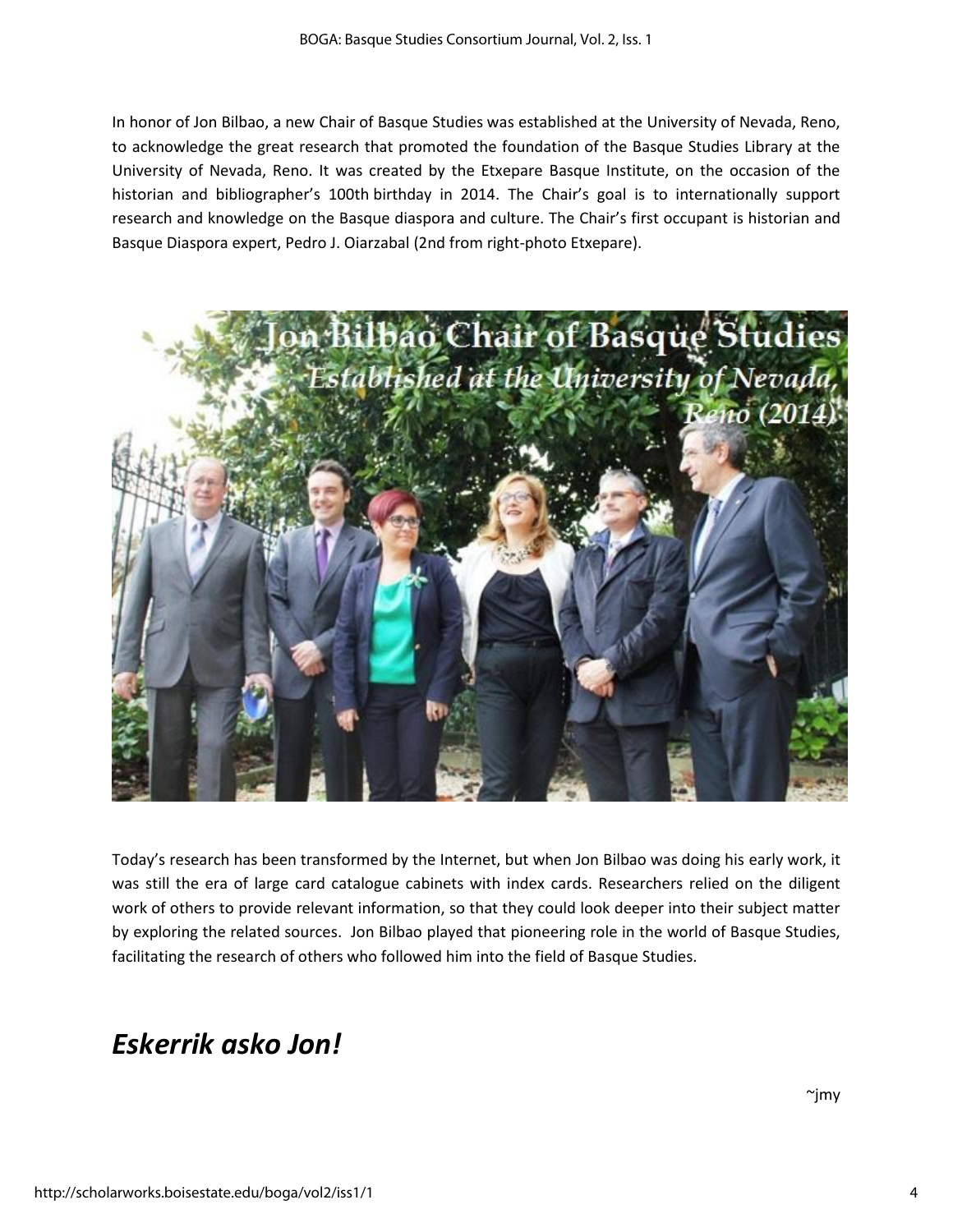#### **Bibliographies**

- *Enciclopedia general ilustrada del País Vasco. Cuerpo C. Bibliografía*. 1970.
- *Eusko Bibliographia*. 10 volumes, 1970–1981.
- *Eusko Bibliographia (1976-1980)*. 3 volumes, 1985.
- *Eusko Bibliographia 1981-1985*. 1996.

#### **Books**

- *Vascos en Cuba. 1492-1511*. 1958.
- *Amerikanuak: Basques in the New World* (with William A. Douglass). 1975.

#### **Articles (select list)**

- "La cultura tradicional en la obra de Lope García Salazar", *Eusko Jakintza*, 1948, II: 229-264.
- "Pierre Loti y el País Vasco", *Gernika*, 1950, nº 11: 64-67.
- "Tres cartas de Unamuno sobre el habla de Bilbao y los "maketos" de Vizcaya", *Boletín del Instituto Americano de Estudios Vascos*, 1955, VI, nº 21: 67-79.
- "The Basque Library of the University of Nevada", *Basque Studies Program Newsletter*, 1969, nº 2: 7-8.
- "First Basque Studies Summer Session Abroad", *Basque Studies Program Newsletter*, 1970, nº 4: 3-4.
- "The Basque Governors of California", *Basque Studies Program Newsletter*, 1970, nº 3: 3-5.
- "Consul of the United States of the Port of Bilbao", *Basque Studies Program Newsletter*, 1976, nº 14: 4-8.
- "Basques in the Philippine Islands", *Basque Studies Program Newsletter*, 1979, nº 20:3-6.
- "Sobre la Leyenda de Jaun Zuria primer Señor de Vizcaya", *Amigos del País, hoy. Bilbao*, 1982, I, 235- 263.
- "La Biblioteca vasca de la Universidad de Nevada. Reno", *Revista Internacional de Estudios Vascos*, 1987: 165-174.
- "Conferencia pronunciada por Jon Bilbao Azkarreta en la Biblioteca Nacional", *Bilduma*, 1994, nº 8: 119-137.

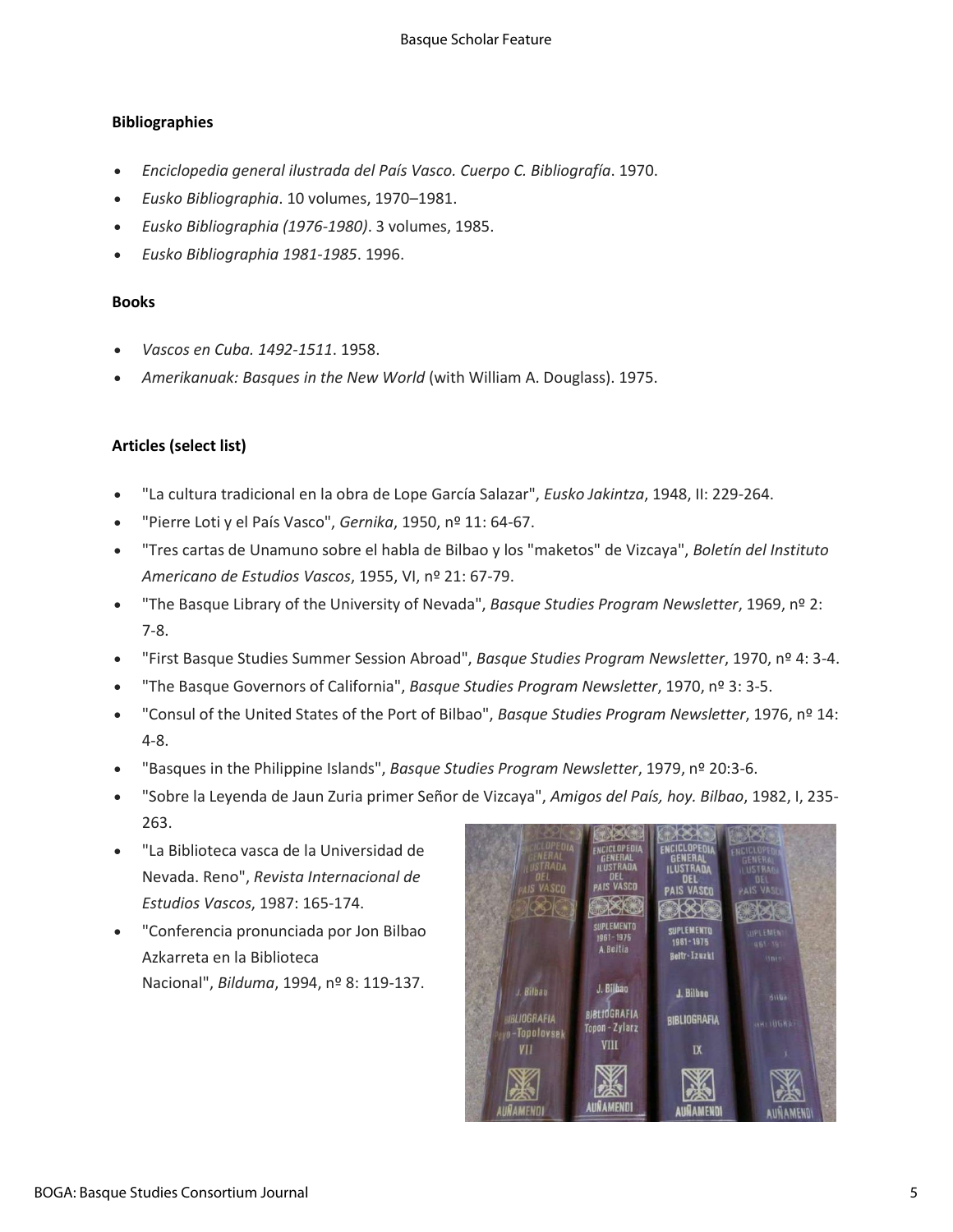#### **Books published in his honor**

- *Anglo-American contributions to Basque studies: essays in honor of Jon Bilbao*, edited by William A. Douglass, Richard W. Etulain, and William H. Jacobsen, Jr. 1977. For a free PDF download go to <https://basque.unr.edu/books-print.html>
- *Jon Bilbao, bibliógrafo: referencia del homenaje rendido al amigo de número y bibliógrafo, Jon Bilbao Azkarreta, por la Comisión de Bizkaia de la Real Sociedad Bascongada de los Amigos del País, en Asamblea de la misma, celebrada en Bilbao el 29 de septiembre de 1994, actualizada con textos adicionales*. 1996.

#### **Other works**

- Arana, J.A. "Jon Bilbao Azkarreta", *Euskera*, 1994, 2: 611-615.
- Arteche, J. "Vascos de Cuba", *Boletín de la Sociedad Bascongada de los Amigos del País*, 1959, XIV: 569-570.
- Aulestia, G. "Lo vasco y los vascos en la Universidad Americana", *Revista Internacional de Estudios Vascos*, 1998, 1, nº 43: 89-92.
- Aurre, G. "Eusko bibliographia umezurtz", *Muga*, 1994, nº 89: 48-51.
- Garriga, G. "Vascos en Cuba: 1452-1511", *Boletín Americano del Instituto de Estudios Vascos*, 1958, IX, nº 34: 135-136.
- Granja, J.L. "La hemeroteca vasca de la Universidad de Nevada Reno", *Revista Internacional de Estudios Vascos*, 1987, XXXII, nº 1: 175-179.
- Herce, A. "Jon Bilbao, un bibliógrafo 'desestabilizador' ", *Arbola*, 1986, nº 0: 28-30.
- Knörr, E. "Una tarea ingente", *El Correo Español El Pueblo Vasco*, 24-V-1994: 50.
- Lasa Apalategui, J. "Bibliógrafo vasco en la Universidad de Reno Estado de Nevada, USA", *Universidad Vasca, Vitoria, Itxaropena*, 1976: 109-119.
- Laxalt, R. Foreword to *Amerikanuak: Basques in the New World*, Reno, University of Nevada, 1975.
- Moreno, L. "La Eusko Bibliographia de Jon Bilbao", *Eusko Bibliographia 1981-1985* vol. I, Leioa, UPV/EHU: XXI-XLVI.
- Moreno, L. "Jon Bilbao Azkarreta y su Eusko Bibliographia: una vida al servicio de su país y de la ciencia", *Bilduma*, 1994, nº 8: 101-111.
- San Martín, J. "Eusko Bibliograhia", *Egan*, 1978–1979, XXXVIII, 332-333.
- San Sebastián, K. *The Basque Archives. Vascos en Estados Unidos (1938-1943)*, Donostia, Ed. Txertoa, 1991: 393-509.
- Urza, C. "Jon Bilbao en Reno: 1968-1983", *Cuadernos de Cultura, Vitoria-Gasteiz, Diputación Foral de Álava*, 1983, nº 4: 113-117.